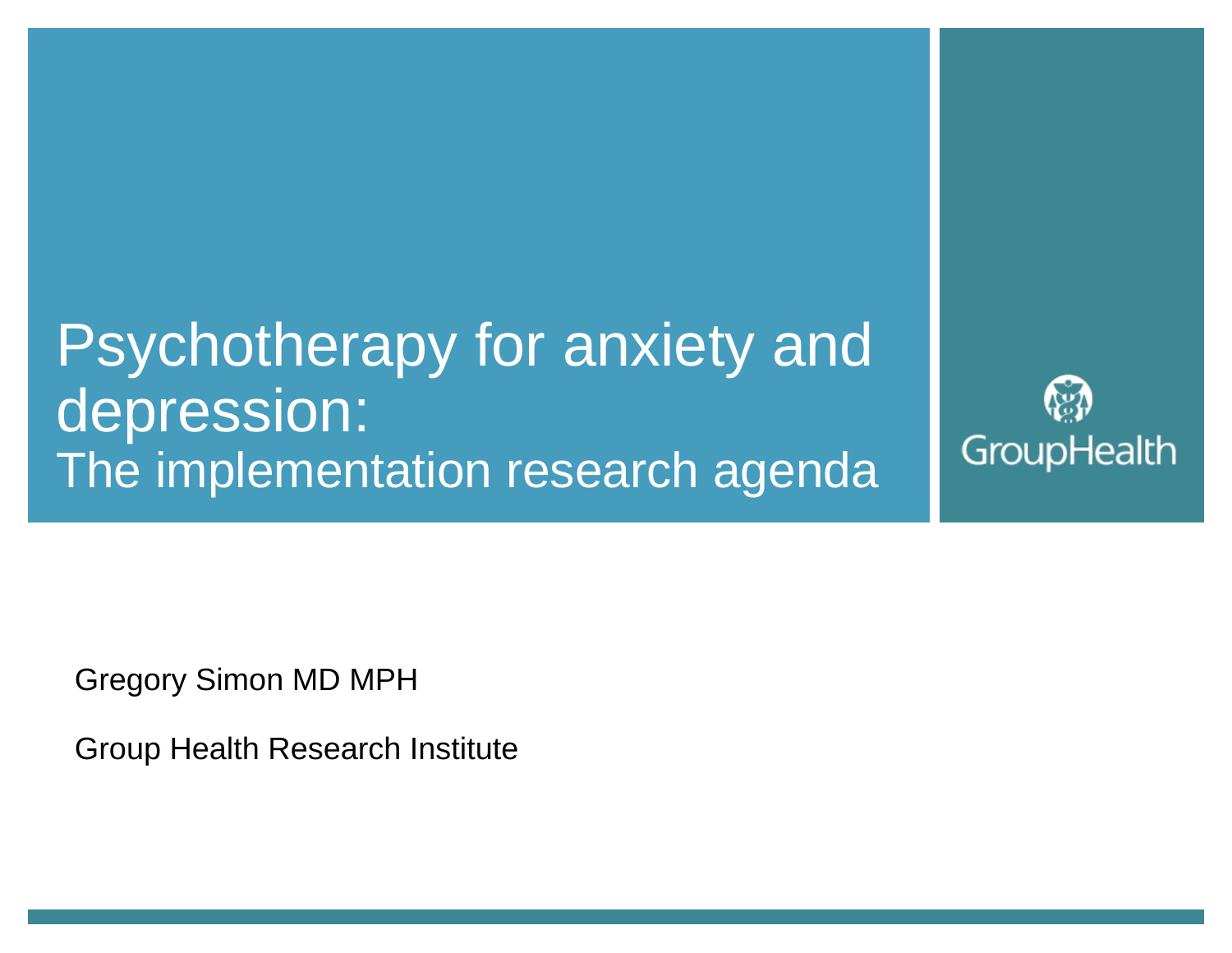



#### **What do we know about psychotherapy in community practice? (And what do we think we know that might be wrong?)**

- What providers are trying to do?
- What patients are getting?
- -Is it working?

#### **What do we need to move forward?**

**What does this say about implementation research? (Warning: editorial comment)**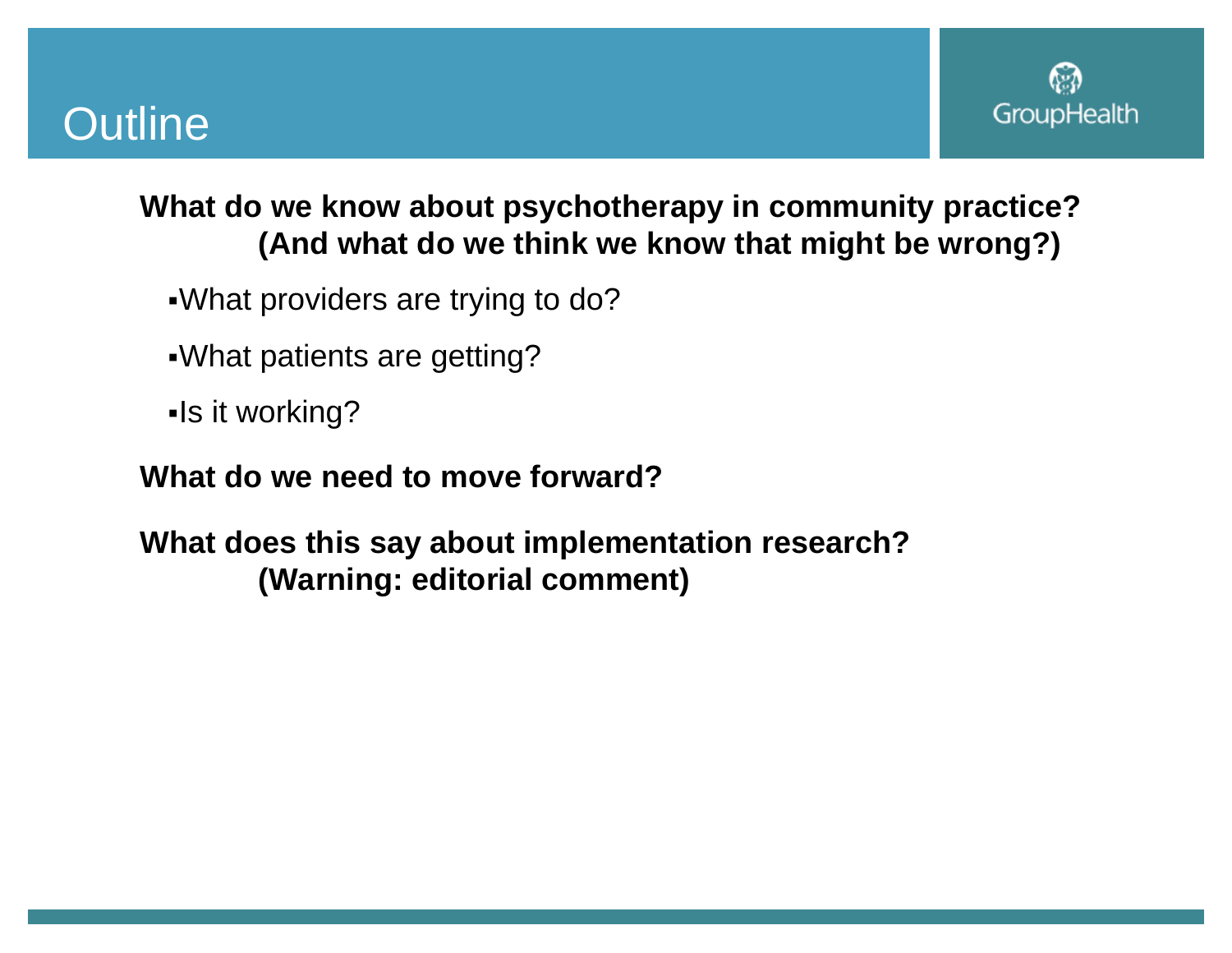

**What treatments are community therapists attempting to provide?**

- **What treatments are patients actually receiving?**
- **What are the outcomes of those treatments?**
- **What characteristics of treatments determine variation in outcomes?**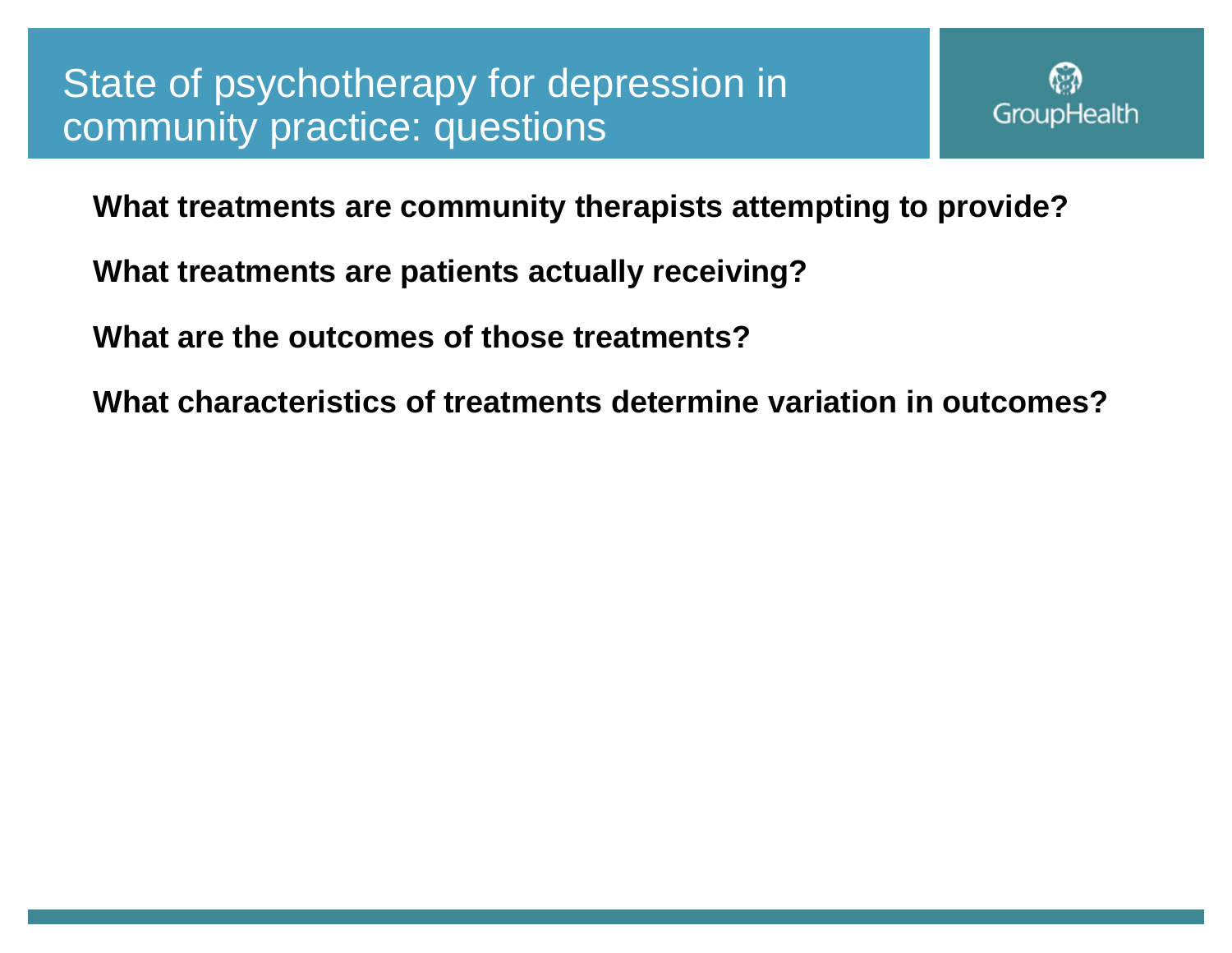

**Survey of psychotherapists regarding treatment of depression in adults (n=58 prepaid group model, 290 fee-for-service practice)**

**Linked claims data regarding adherence to treatment (n=17,691)**

**Linked patient survey data regarding perceptions of care and self-rated improvement (n=5471, including 2666 surveyed after 1st visit)**

**Sample surveyed during triage call – prior to first visit (n=273)**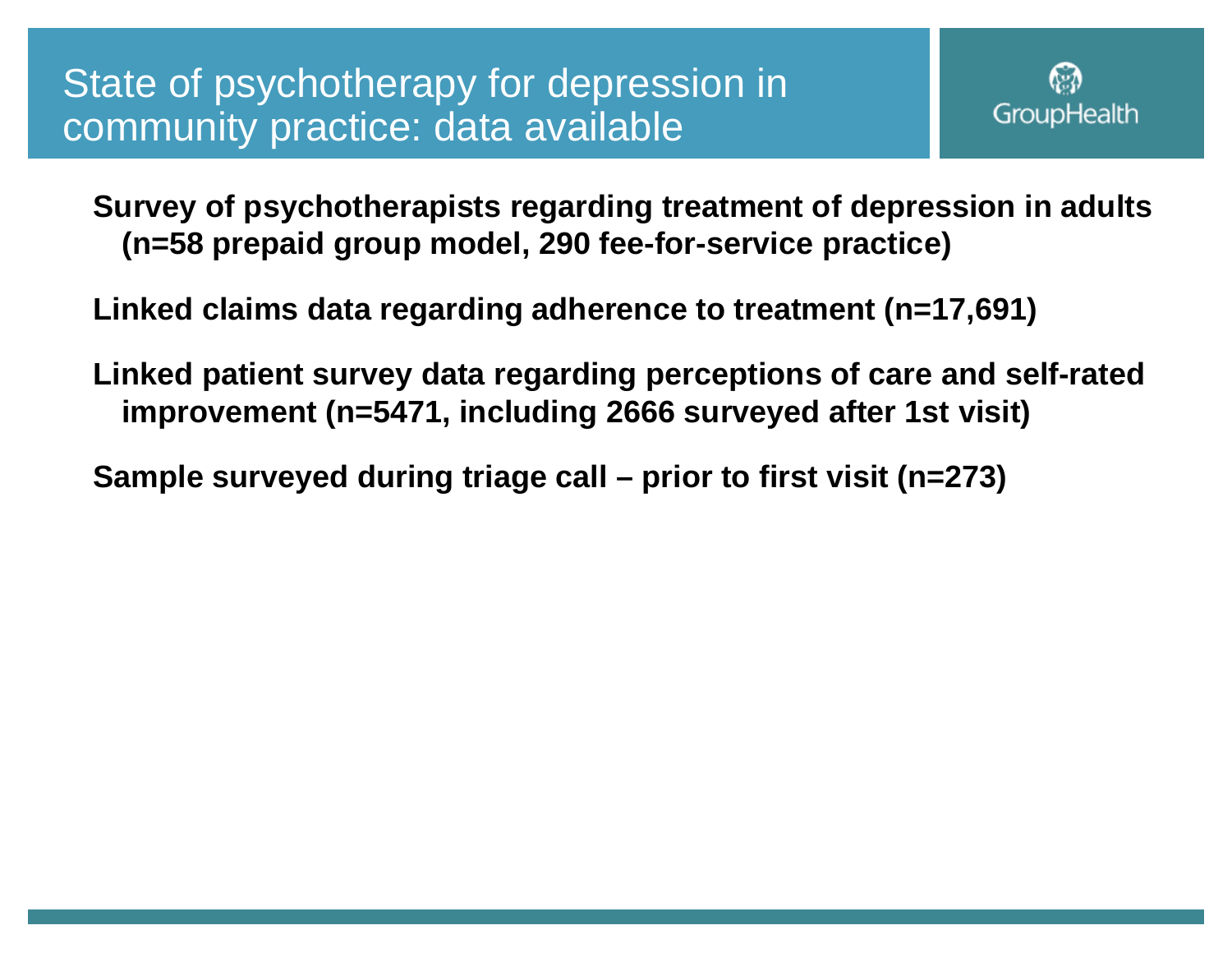## Content of Therapy: Therapists' reported use of CBT for depression



GroupHealth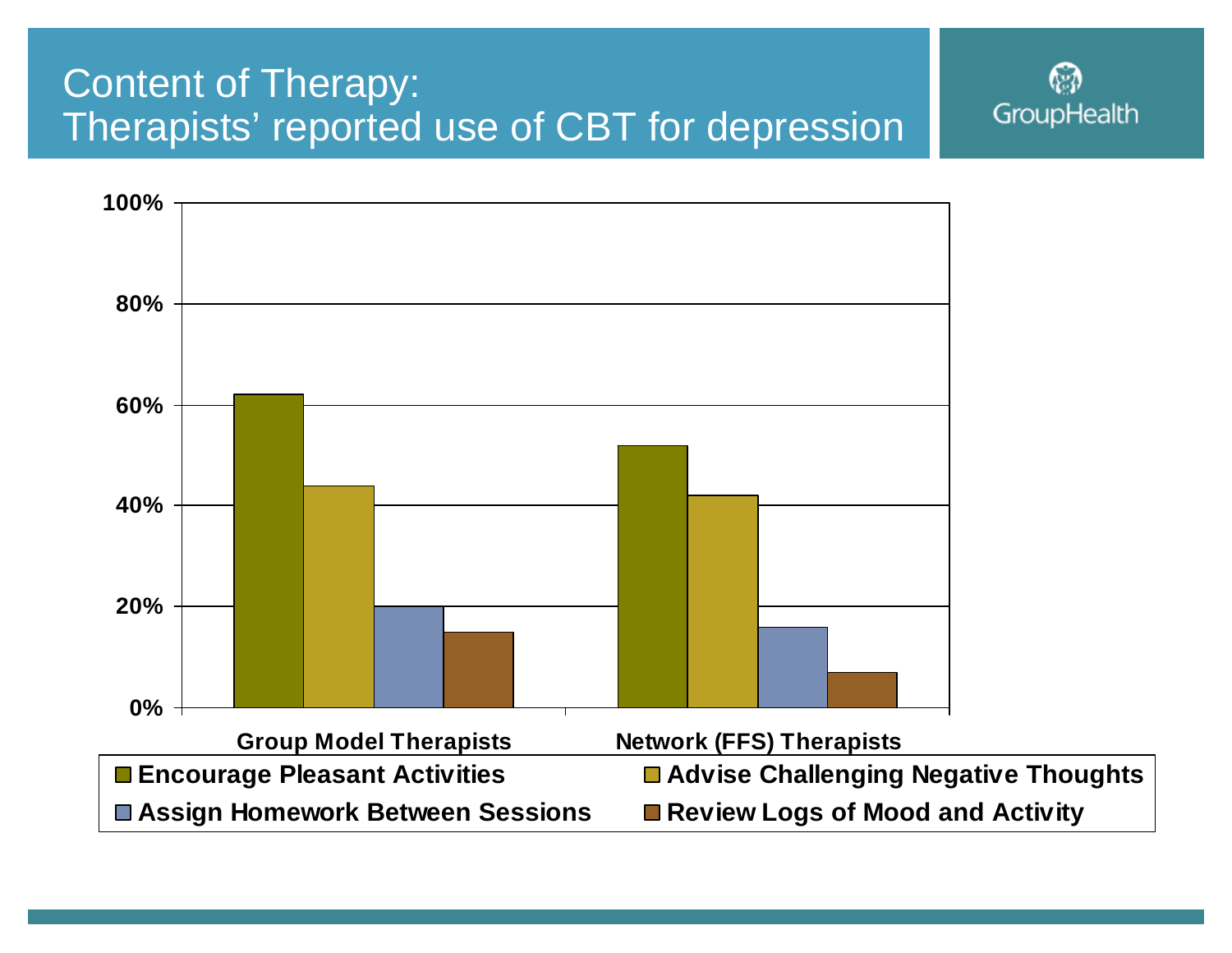## Adherence to therapy: Early dropout for group and network therapists



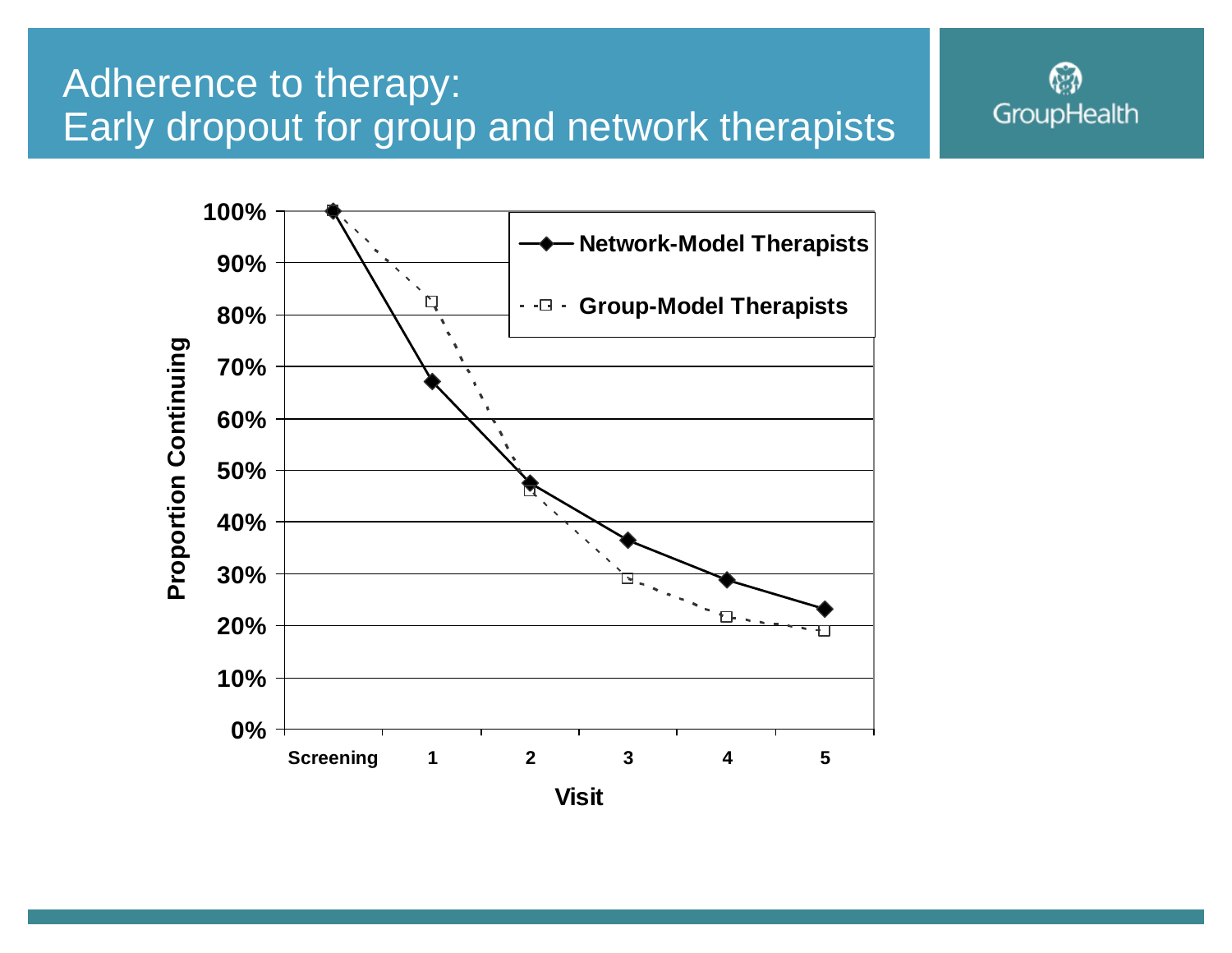## Dropout after first visit according to severity of depression at telephone triage:



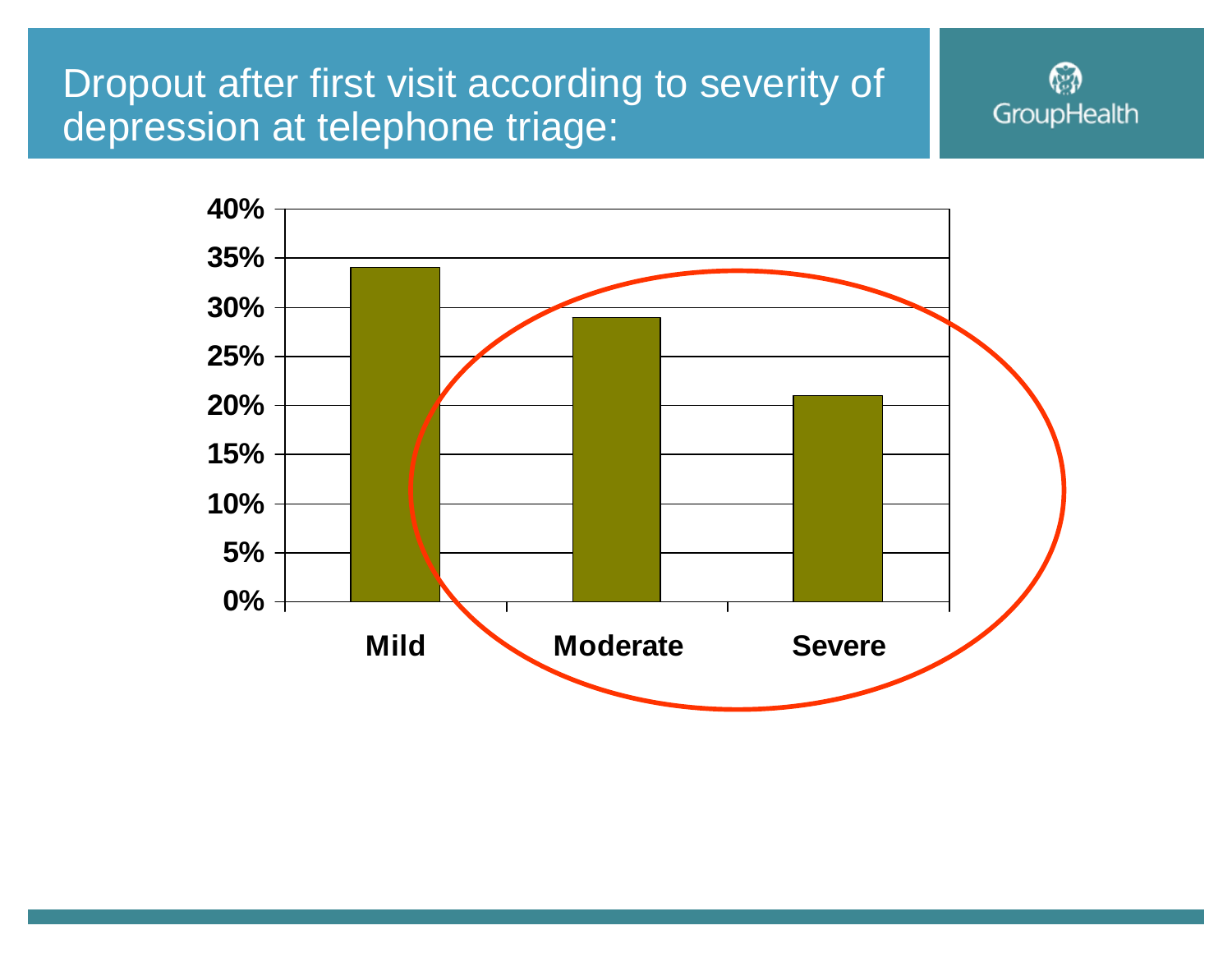## Dropout after first visit: variation by race/ethnicity and age



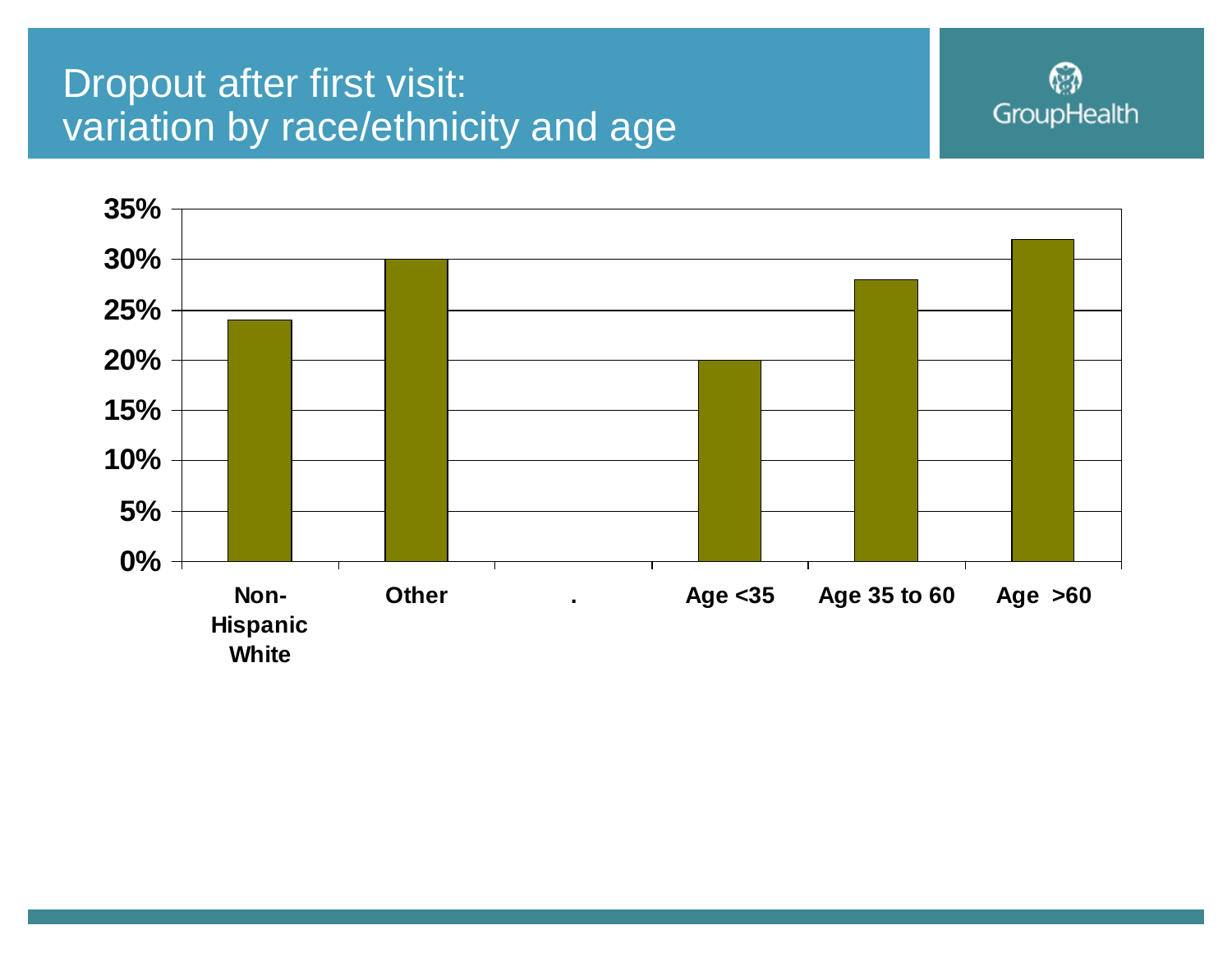## Adherence to therapy: Between-provider variation in return rate



 $1.0$ 

Empirical Sample size adjusted Patient characteristic adjusted  $0.0$  $0.2$  $0.4$  $0.6$  $0.8$  $1.0$  $0.0$  $0.2$  $0.4$  $0.6$  $0.8$ Return Rate

Group ( $N = 181$ )

Return Rate

Network ( $N = 695$ )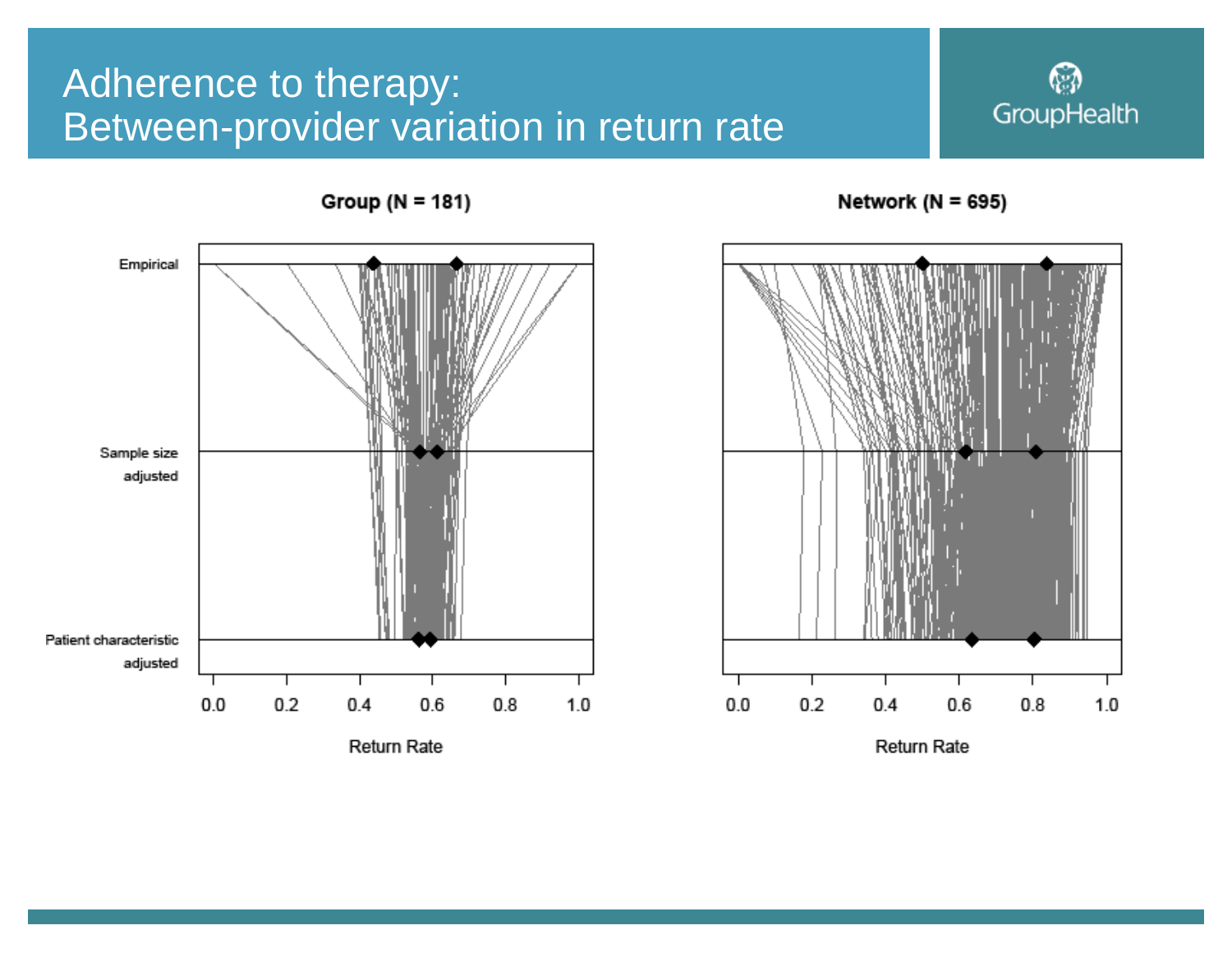## Content of Therapy: Patients' report of satisfaction and alliance



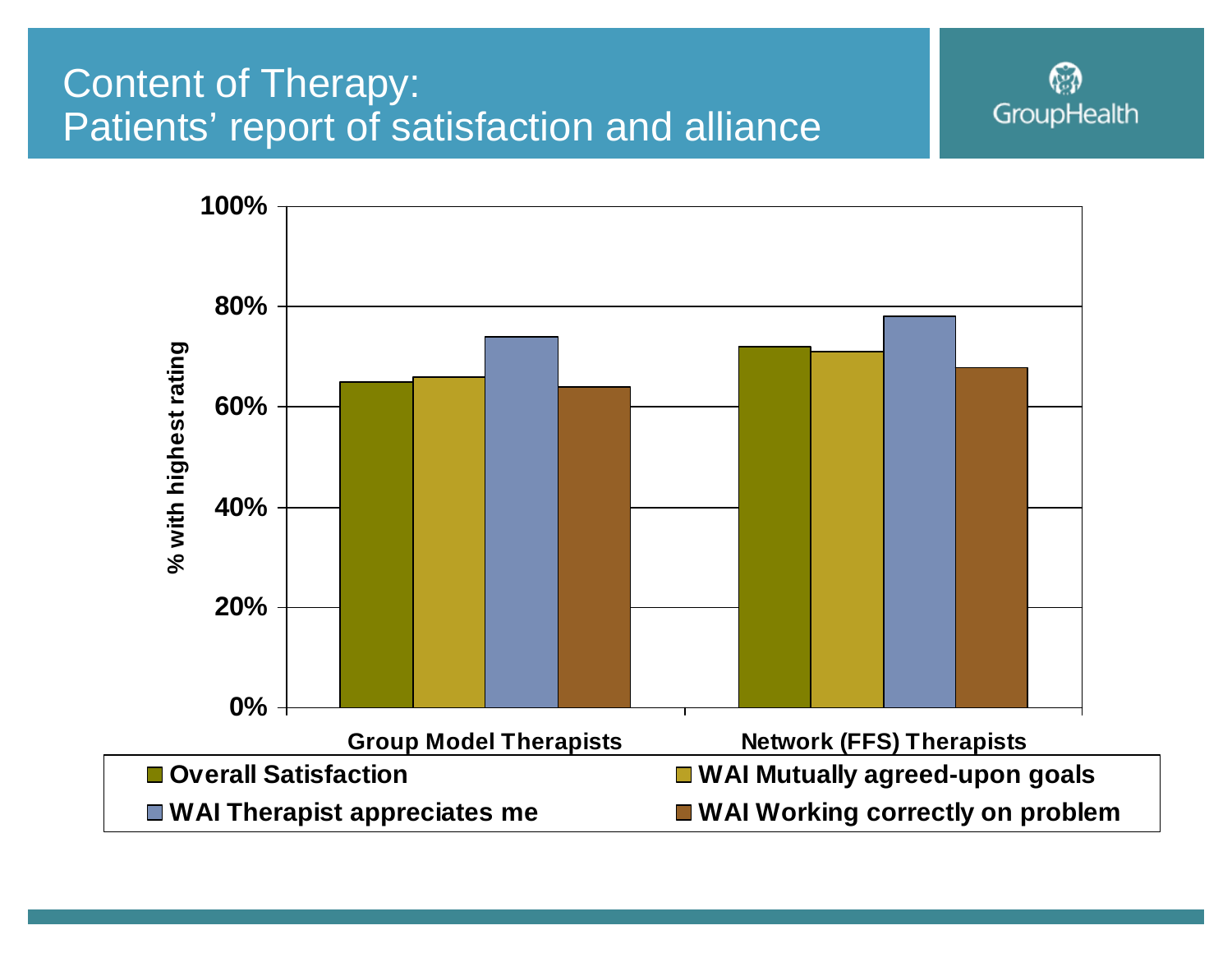## Content of Therapy: Between-therapist variation in working alliance

# GroupHealth

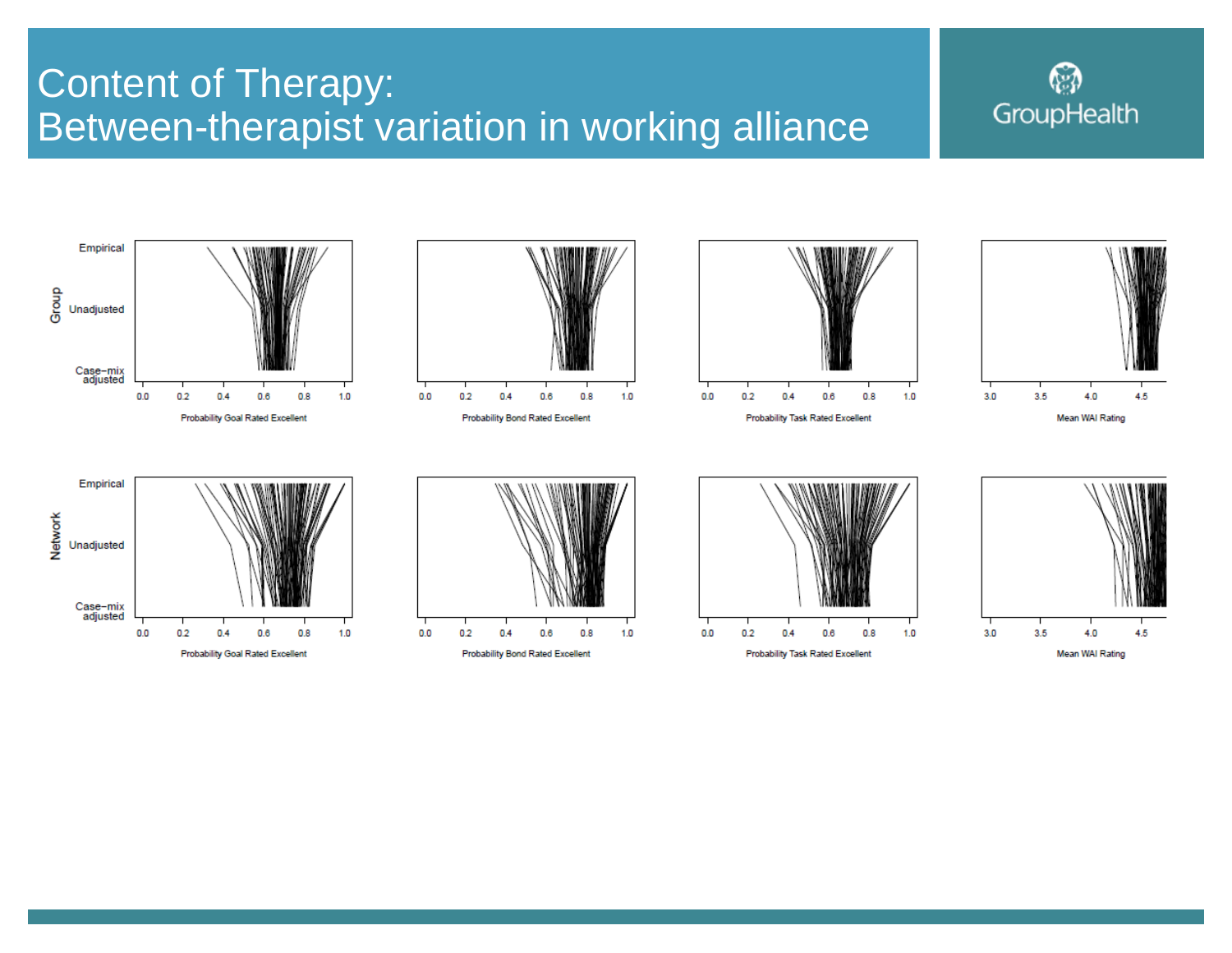

## Dropout after first visit: Therapist factors

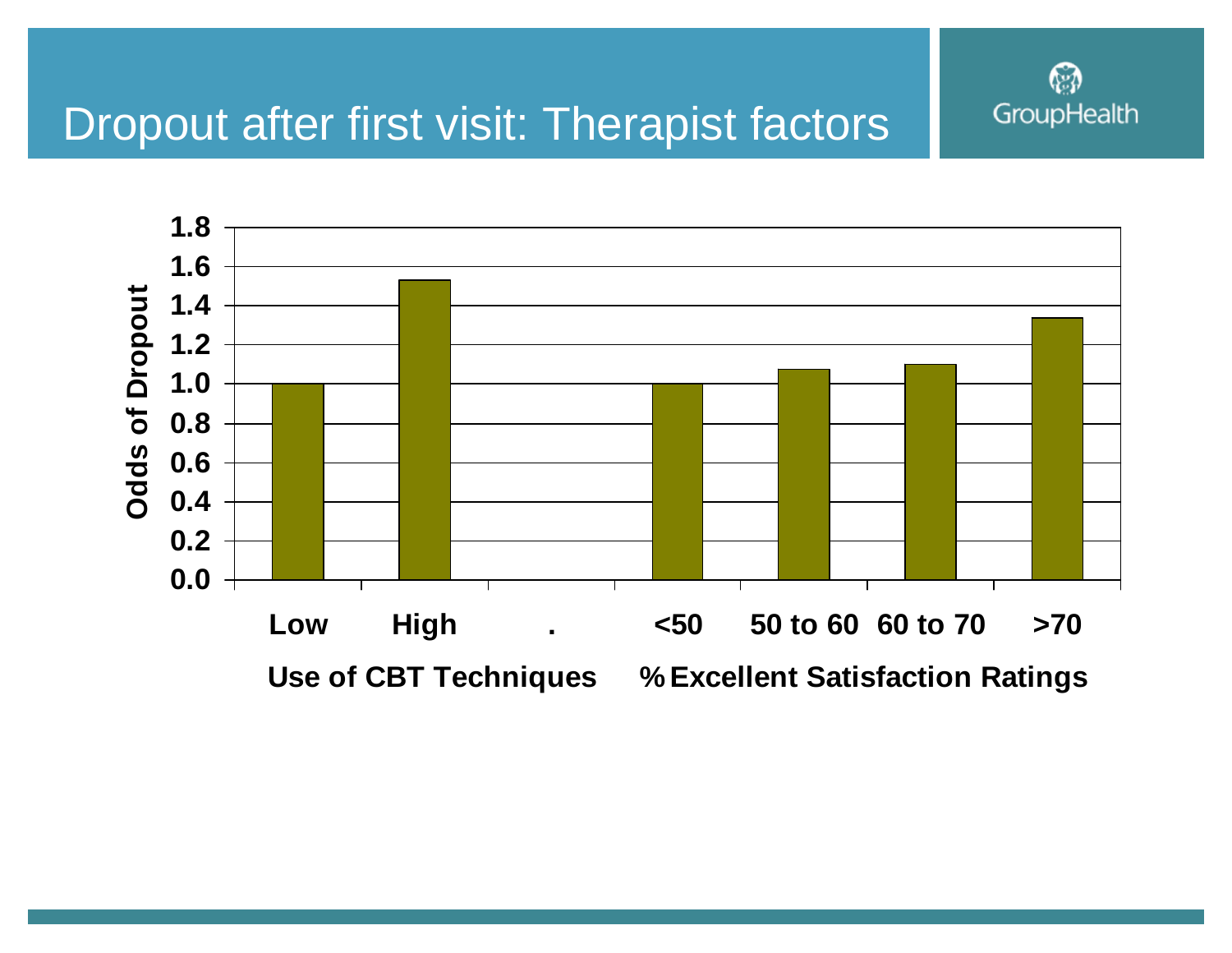### Dropout after first visit: Mixture of the best and the worst





**□ Returned** ■ Did Not Return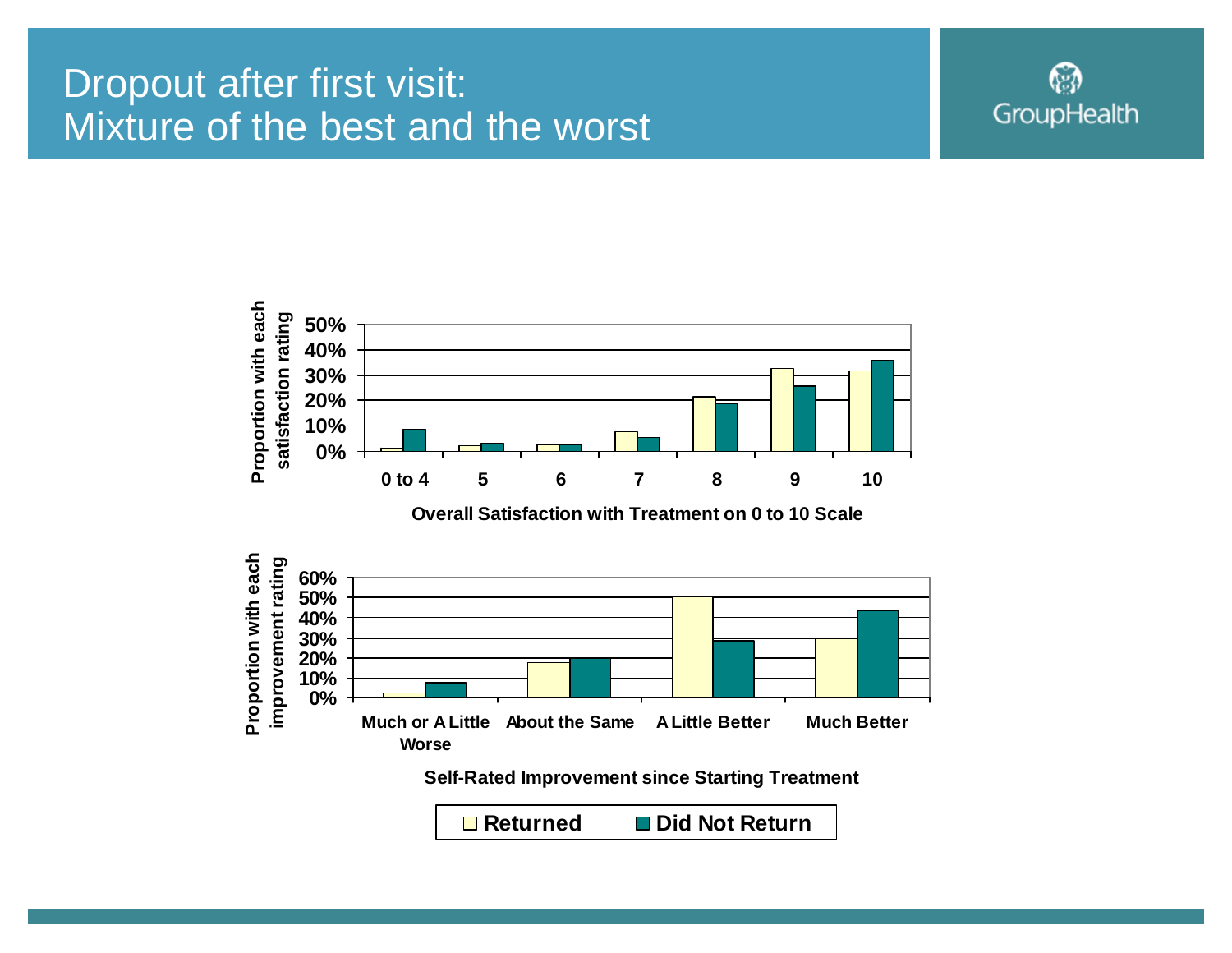## State of psychotherapy for depression in community practice: questions



#### **What treatments are community therapists attempting to provide?**

 Therapists strongly endorse CBT principles, but report low use of effective CBT techniques.

#### **What treatments are patients actually receiving?**

- 25% drop out before first visit, another 25% before second visit.
- ▉ Dropout rates vary minimally for group-model providers, much more for network or FFS providers.
- Dropout rates are higher for older and minority patients.

#### **What are the outcomes of those treatments?**

- On average, patients report high levels of satisfaction and strong alliance.
- Satisfaction and alliance ratings vary minimally for group-model therapists, much more for network or FFS therapists.

#### **What characteristics of treatments determine variation in outcomes?**

- On average, dropout rates are higher for therapists who have better satisfaction ratings and report greater use of CBT techniques!
- ▉ Early dropout is heterogeneous – reflecting both the best and worst outcomes.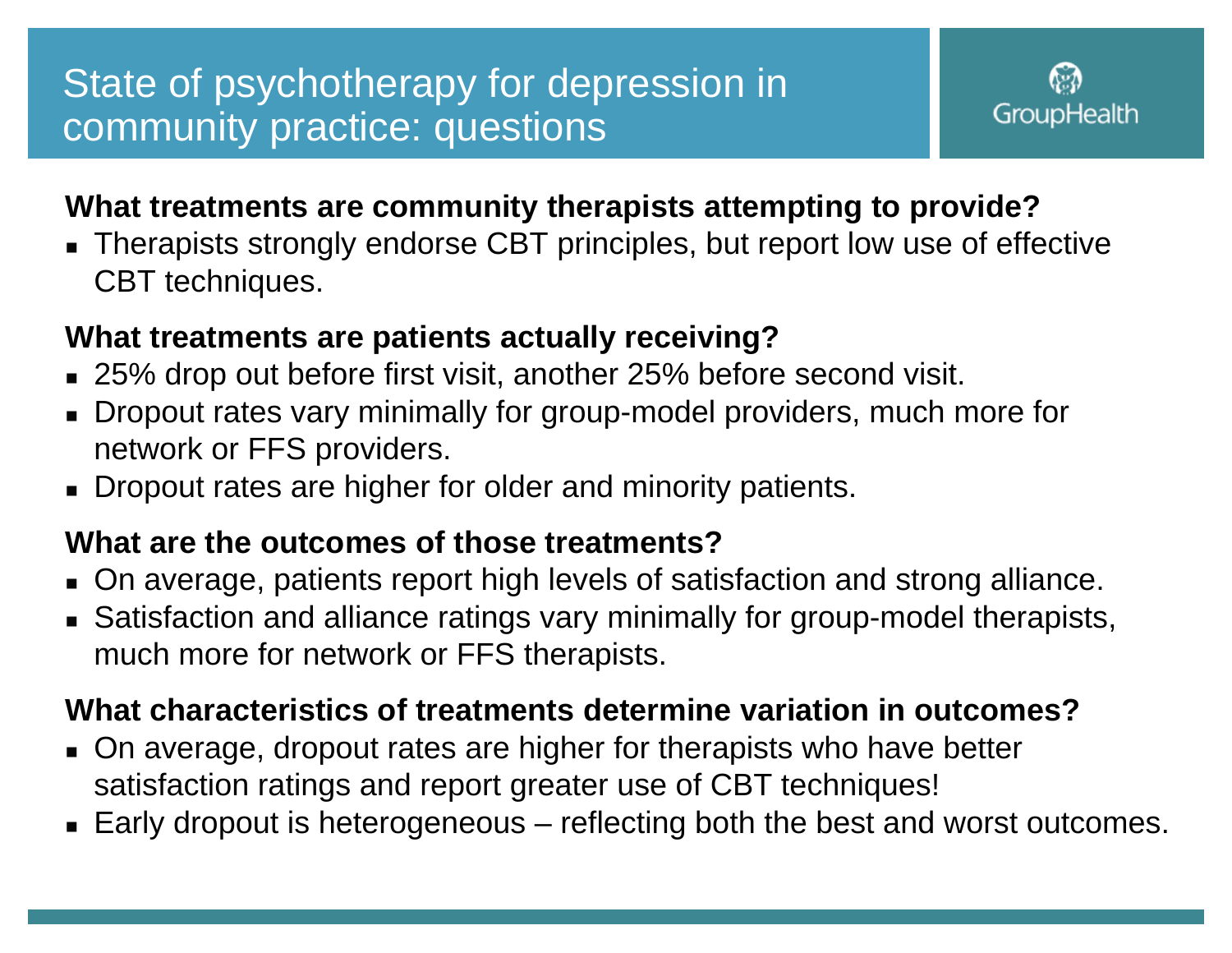

## Where does this leave us?

**Outcomes of current treatment are usually good – but sometimes very bad.**

**Utilization patterns alone (i.e. early dropout) clearly not adequate to identify targets for improvement – at either the patient or provider level.**

**We know very little about variation in the content or quality of treatment – at either the provider or patient level.**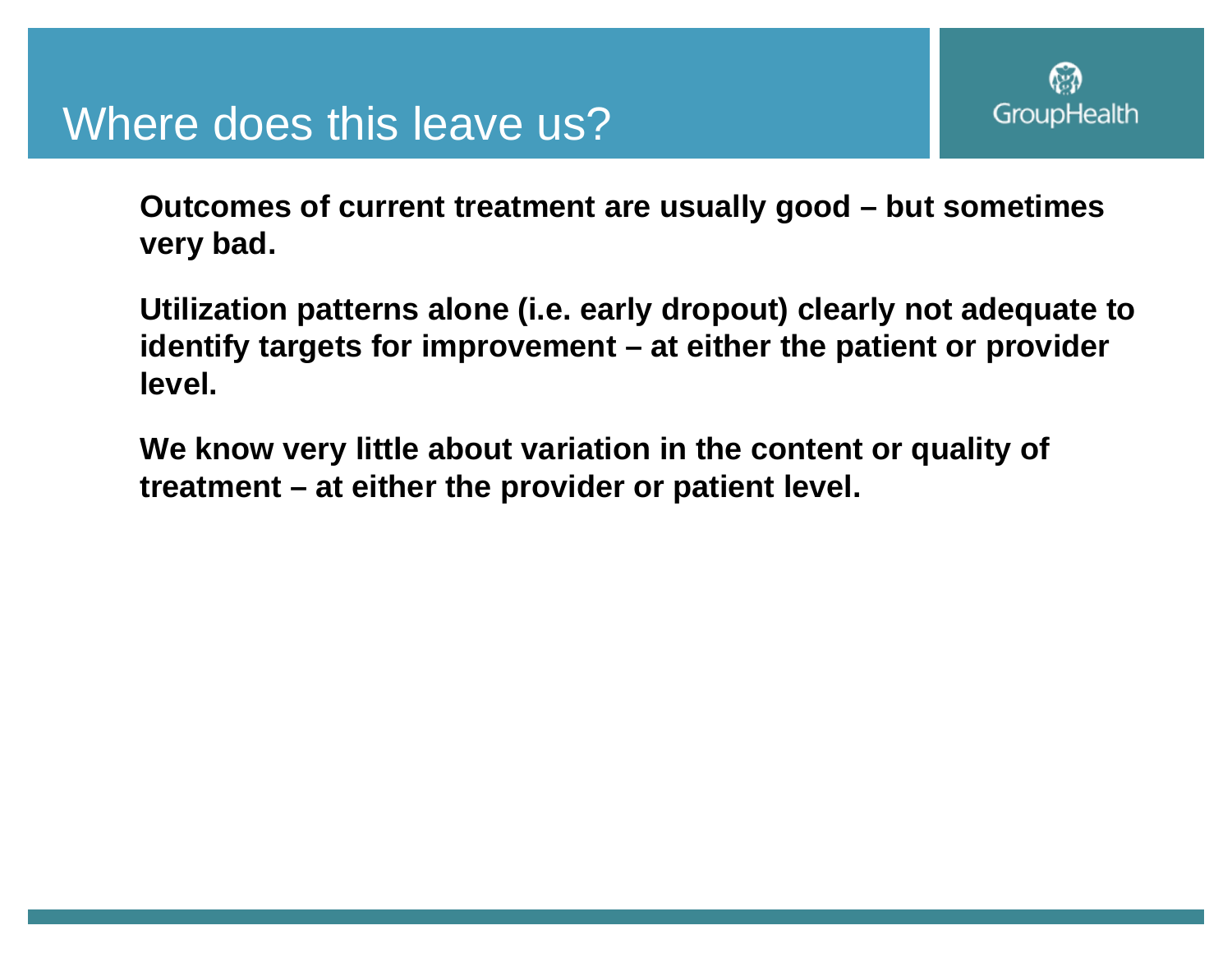

### What tools do we need to move forward?

**How can we measure outcomes for everyone who starts (or even asks for) treatment?**

**How can we measure the quality or process of psychotherapy in real-world practice?**

**And how do we measure those things:**

- **Quickly**
- **Cheaply**
- **Everywhere**
- **Forever**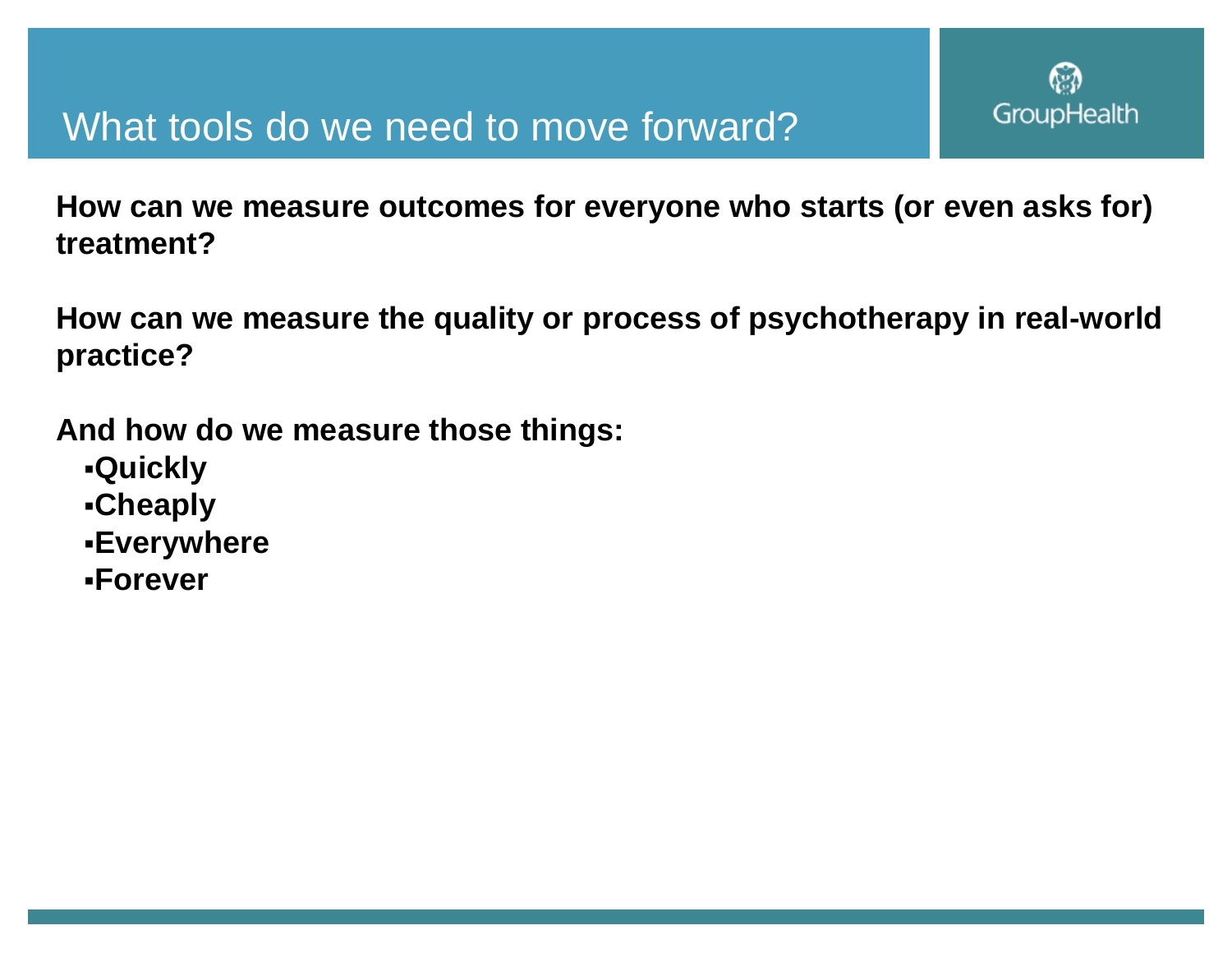## What is a learning health care system?

**"Each patient care experience naturally reflects the best available evidence, and, in turn, adds seamlessly to learning what works best in different circumstances."**

**IOM Roundtable on Evidence-Based Medicine, 2008**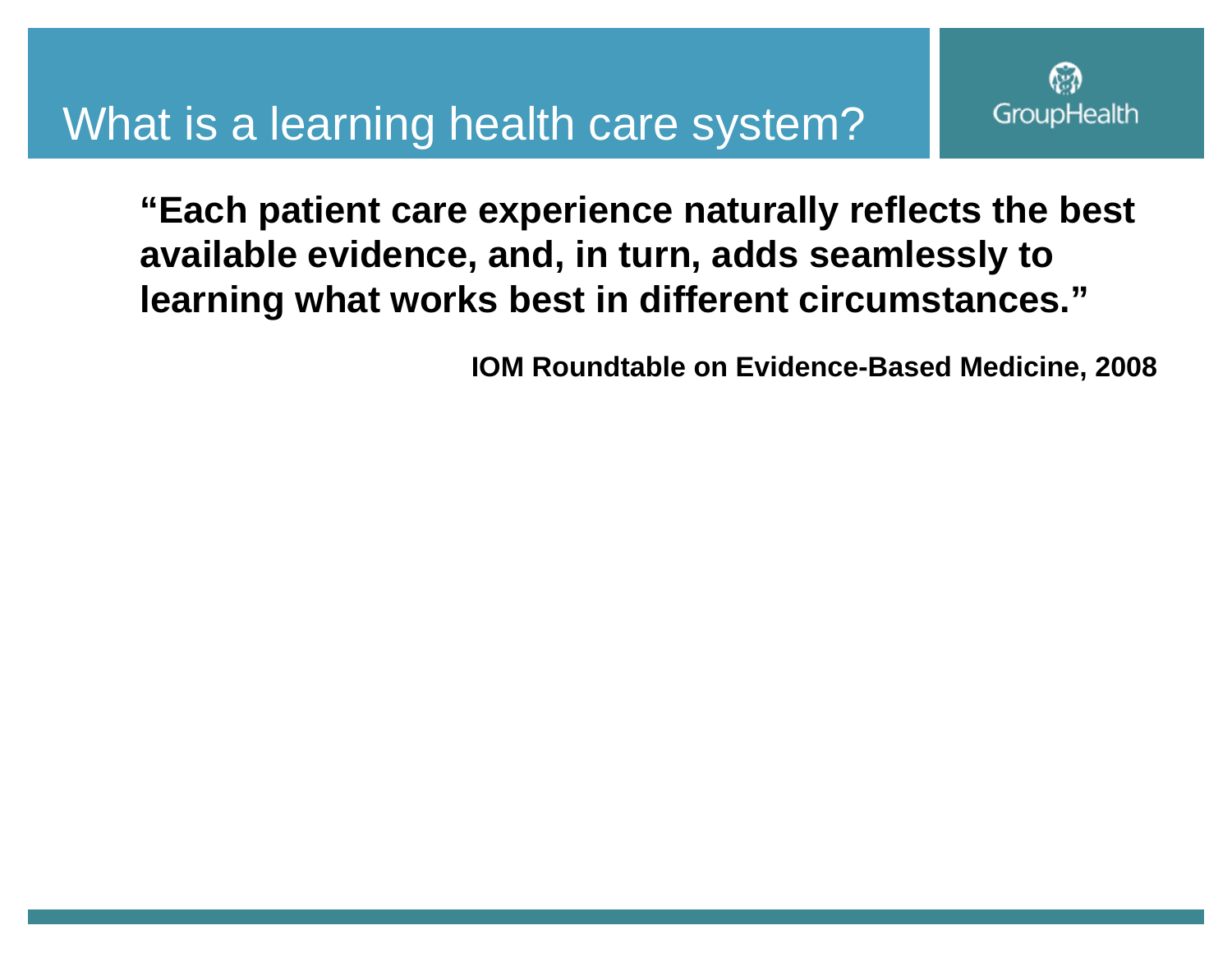### Closing the gap between research and practice

ি∂ GroupHealth

**Translating research into practice**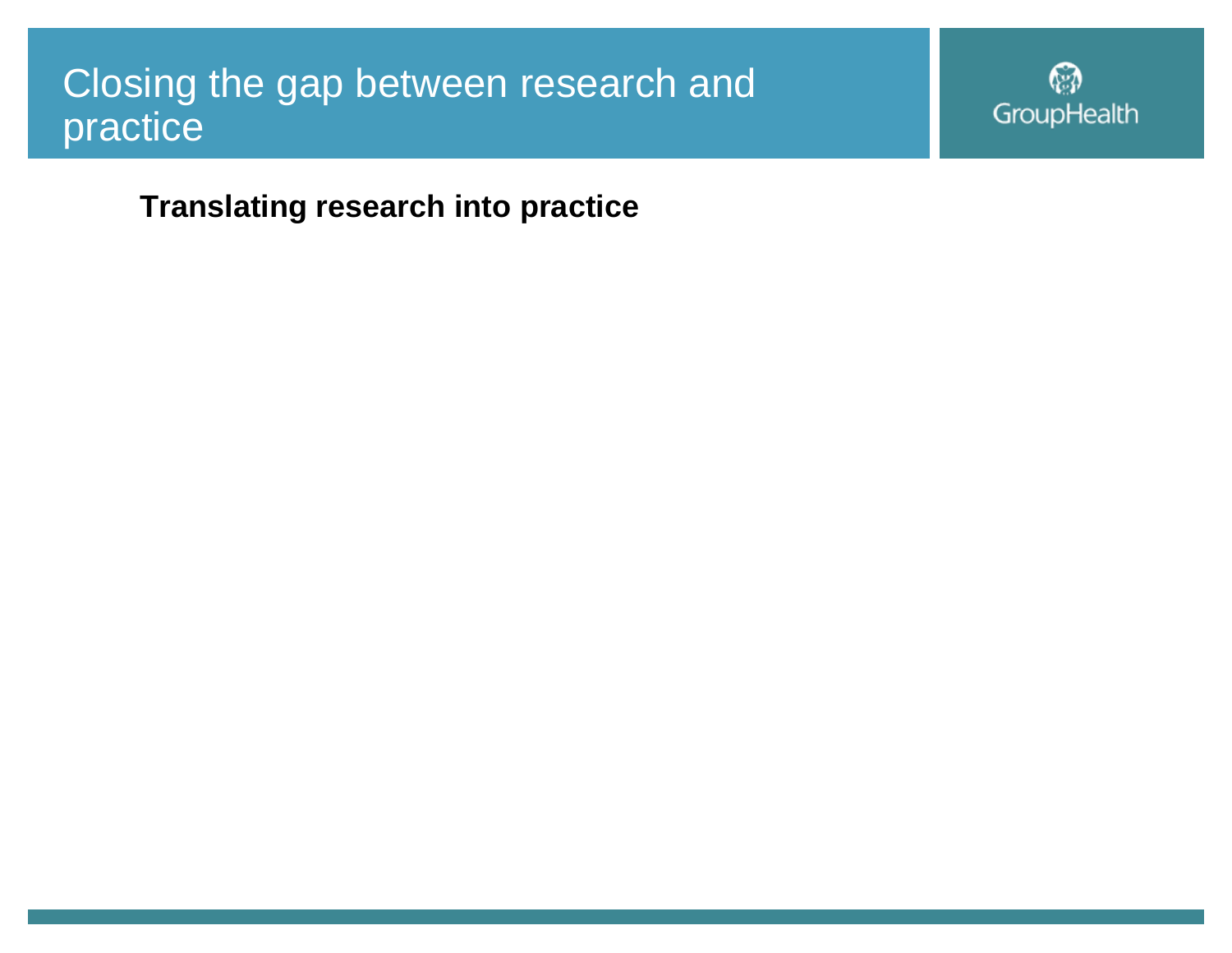

#### **Translating research into practice**

#### **Seamless integration of research and practice**

- Patients, providers, and researchers:
- Share the same mission
- Want the same information
- Collaborate in the same process of discovery and improvement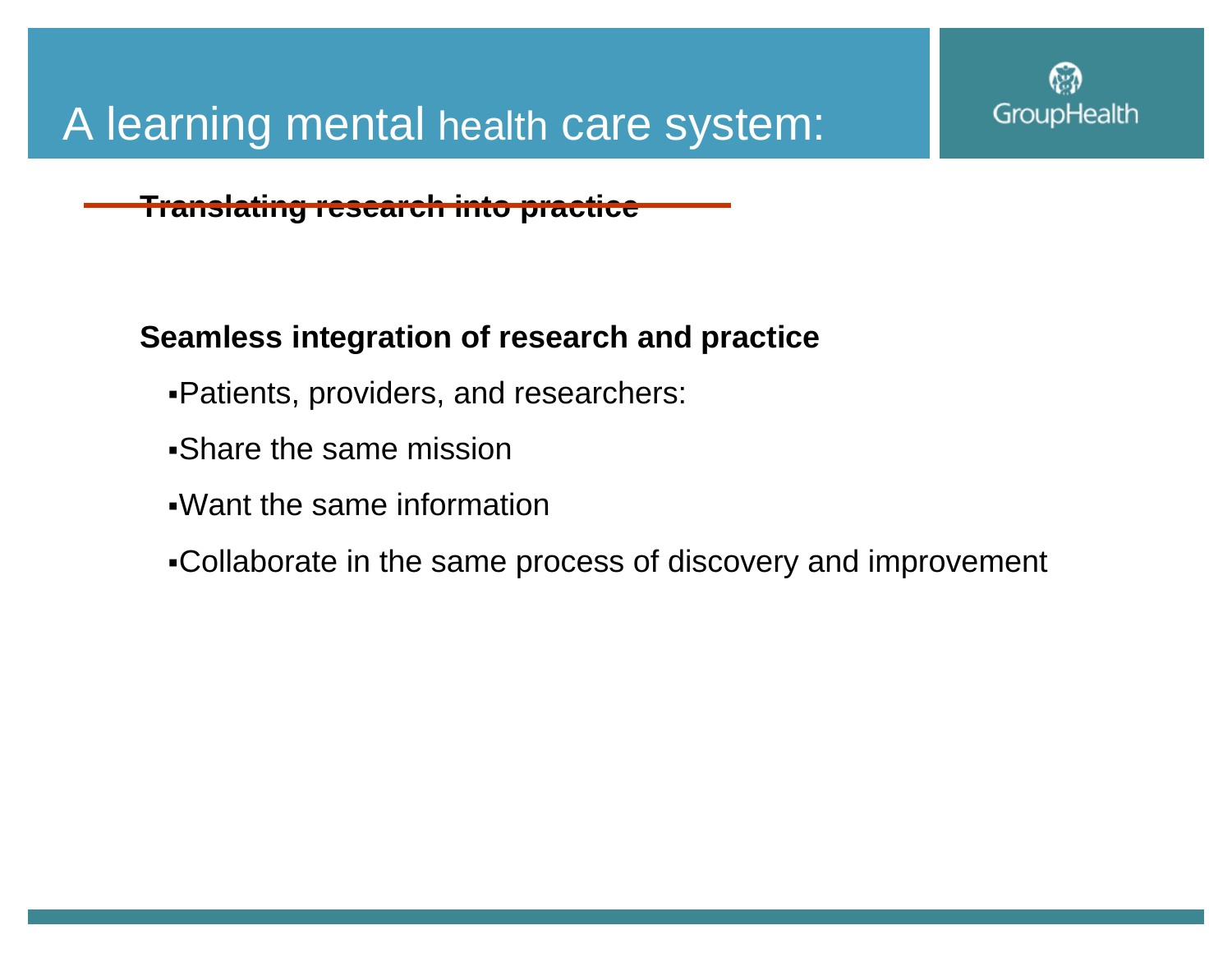

## Core assumptions:

**Innovation occurs and knowledge is produced outside of practice.**

- **Experts know something that practitioners and patients do not.**
- **Therefore, translation is necessary.**